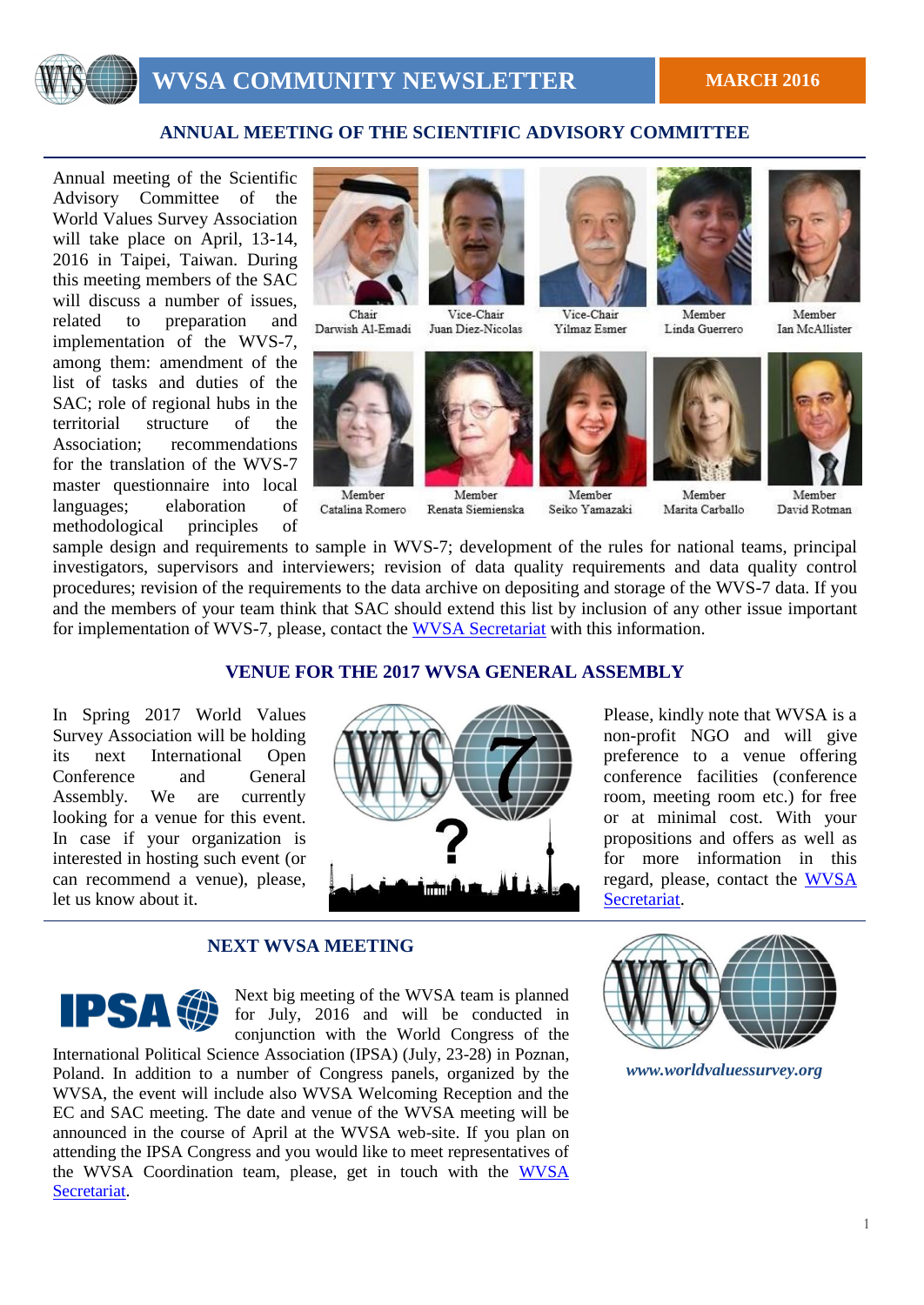

## **WVS-EVS COOPERATION IN WAVE 7**

We are delighted to inform you that the World Values Survey Association and the European Values Study have concluded a partnership agreement regarding joint data collection in Europe in the next survey wave in 2017. The Memorandum of Understanding which has been signed between the two organizations describing what is agreed and accepted by both sides is available at the [WVS web](http://www.worldvaluessurvey.org/)[site.](http://www.worldvaluessurvey.org/) Full list of countries implicated by the Agreement includes 47 countries in Western, Central and Eastern Europe. Following this agreement, WVSA

and EVS will remain independent research organizations, but they will coordinate their activities related to planning, organization and implementation of data collection and data sharing in the next wave in European countries. In all these activities WVSA and EVS will cooperate as equal partners. In European countries in which both organizations have different Principal Investigators, we encourage our PIs and members of national teams to build a joint team in order to undertake jointly all activities required, including fundraising and data

collection according to EVS methodology and using EVS questionnaire. According to this agreement, both national teams will retain their status as PIs in their respective organizations. We are confident that coordination of our efforts in the next wave will facilitate implementation of a successful values study in 2017 in all European countries. For more information or in case of any questions, please do not hesitate to contact the [WVSA Secretariat.](mailto:ksenniya.kizilova@gmail.com)



### **NEWS FROM WVSA REGIONAL HUBS**



WVS Regional hub for Northern Europe has been established at the [Institute for Future Studies](http://www.iffs.se/) in Stockholm, Sweden. Prof. [Bi](http://www.bikupan.se/)  [Puranen,](http://www.bikupan.se/) Secretary General of the WVSA, has been nominated as the Director of WVS Regional hub for

Northern Europe. Scope of cooperation between the WVSA and the IFFS will include preparation and implementation of the WVS-7 in 10 Northern European countries (Sweden, Finland, Norway, Denmark, Iceland, Estonia, Lithuania, Latvia, Ireland and the United Kingdom). In addition to promoting WVS wave 7 planned worldwide in 2017/2018, tasks of the WVS Regional hubs include facilitating the spread of information about developments in the social sciences; organizing regional meetings and round table discussions and providing other opportunities for personal contacts among social and political scientists, researchers and scholars in different world countries and much more. If your organization is interested in becoming a Regional Hub of the WVSA, please, contact the [WVSA Secretariat](mailto:ksenniya.kizilova@gmail.com) in order to obtain an application form.



### **Regional hub for Northern Europe Regional hub for Middle East and North Africa**



[Qatar University](http://www.qu.edu.qa/) (QU) has recorded 250% growth in research programs over the last five years. The national university undertook over 450 research projects collaborating with 319 institutions around the world during this period. The collaboration

in research has resulted in 3,200 co-authored publications. The university has been ranked number one in international collaboration in the Times Higher Education (THE) Mena Universities Ranking and number four in the Mena region for research. QU has become one of the fastest-growing institutions for research in the region with a compound annual growth rate of 36.45%, based on a 2015 comparative study. Research activities of QU are focused on four major areas: energy, environment and resources sustainability; social changes and identity; population, health and wellness and information and communication technologies. WVS Regional hub for MENA has been established in 2015 at the [Social and Economic Survey](http://sesri.qu.edu.qa/)  [Research Institute](http://sesri.qu.edu.qa/) (SESRI) at QU under the leadership of [Dr. Darwish Al-Emadi,](http://sesri.qu.edu.qa/node/39) Director of the institute and Vice-President for Research at the University.



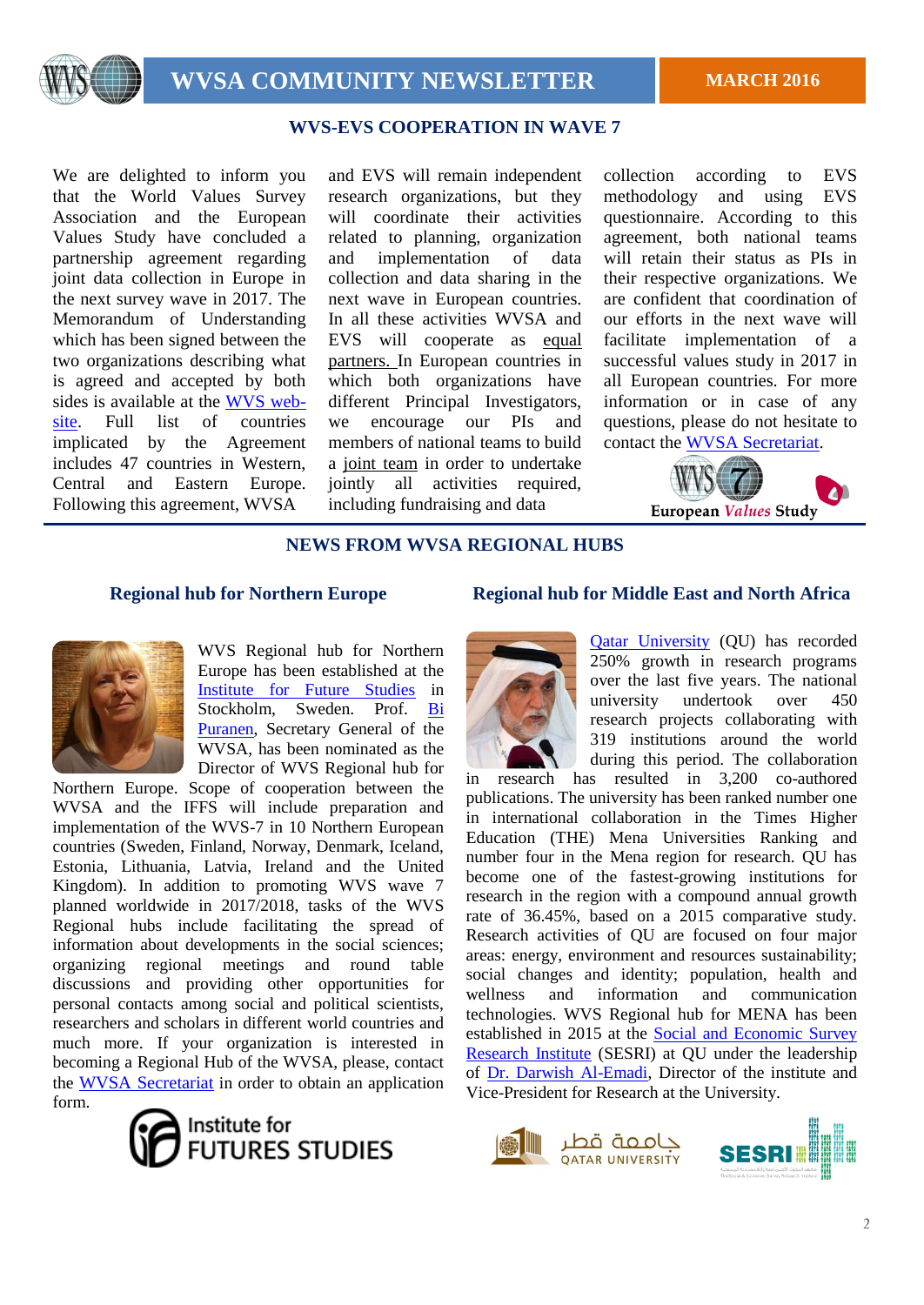

# **WVSA COMMUNITY NEWSLETTER** MARCH 2016

### **Washington Post/Monkey Cage Blessed Happiness in China IPSA Anniversary**



Pippa Norris's article on ["Authoritarian](https://www.washingtonpost.com/news/monkey-cage/wp/2016/03/11/its-not-just-trump-authoritarian-populism-is-rising-across-the-west-heres-why/)  [populism is rising](https://www.washingtonpost.com/news/monkey-cage/wp/2016/03/11/its-not-just-trump-authoritarian-populism-is-rising-across-the-west-heres-why/)  [across the West"](https://www.washingtonpost.com/news/monkey-cage/wp/2016/03/11/its-not-just-trump-authoritarian-populism-is-rising-across-the-west-heres-why/) using WVS data: Many American commentators have

had trouble understanding the rise of Donald Trump. How could such a figure surge to become the most likely standard-bearer for the GOP – much less have any chance of entering the White House? But Trump is far from unique. As [many commentators](https://www.washingtonpost.com/blogs/monkey-cage/wp/2015/08/26/the-trump-phenomenon-and-the-european-populist-radical-right/) have noted, he fits the wave of authoritarian populists whose support has swelled in many Western democracies. Populist authoritarianism can best be explained as a cultural backlash in Western societies against long-term, ongoing social change. Over recent decades, the World Values Survey shows that Western societies have been getting gradually more liberal on many social issues, especially among the younger generation and well-educated middle class. That includes egalitarian attitudes toward [sex roles,](http://www.cambridge.org/au/search?iFeelLucky=false¤tTheme=Academic_v1&query=rising+tide) tolerance of fluid gender identities and LGBT rights, support for same-sex marriage, tolerance of diversity, and more [secular](http://www.cambridge.org/au/academic/subjects/politics-international-relations/comparative-politics/sacred-and-secular-religion-and-politics-worldwide-2nd-edition)  [values,](http://www.cambridge.org/au/academic/subjects/politics-international-relations/comparative-politics/sacred-and-secular-religion-and-politics-worldwide-2nd-edition) as well as what political scientists call **emancipative** values, engagement in directly assertive forms of [democratic participation,](http://www.cambridge.org/au/academic/subjects/politics-international-relations/comparative-politics/civic-culture-transformed-allegiant-assertive-citizens?format=PB) and cosmopolitan support for agencies of [global governance.](http://www.cambridge.org/au/academic/subjects/politics-international-relations/comparative-politics/cosmopolitan-communications-cultural-diversity-globalized-world?format=PB) This long-term generational shift threatens many traditionalists' cultural values. Less educated and older citizens fear becoming marginalized and left behind within their own countries. In the United States, evidence from the World Values Survey perfectly illustrates the education gap in these types of cultural values. By the most recent wave in 2011, 44 percent of U.S. non-college graduates approved of having a strong leader unchecked by elections and Congress[…]



President of the WVSA Christian Haerpfer acted as a discussant at the symposium on ["Blessed Happiness](http://georgetownvoice.com/2016/01/28/sociology-department-holds-symposium-on-chinese-urban-life-2/)  [\(Fu\): Visions of a](http://georgetownvoice.com/2016/01/28/sociology-department-holds-symposium-on-chinese-urban-life-2/)  [Good Life in Urban](http://georgetownvoice.com/2016/01/28/sociology-department-holds-symposium-on-chinese-urban-life-2/) 

[China"](http://georgetownvoice.com/2016/01/28/sociology-department-holds-symposium-on-chinese-urban-life-2/) hosted on January 21-22, 2016 by Department of Sociology of Georgetown University. During the event researchers presented their findings from an ongoing project of three years on how the Chinese people define happiness. event. In his speech Prof. Haerpfer shared WVS experience on measurement of population happiness and well-being and discussed possibilities and limitations of studying happiness, life satisfaction and their domains in quantitative survey and in cross-national perspective.



In March Secretary General of the WVSA Professor Bi Puranen has presented WVS data on TV4.SE in Sweden [\(link\)](http://www.tv4.se/nyhetsmorgon/klipp/fler-m%C3%A4n-%C3%A4n-kvinnor-i-sverige-f%C3%B6r-f%C3%B6rsta-g%C3%A5ngen-3290623). Later this month Bi

Puranen gave a [lecture on tolerance in](https://www.facebook.com/unionenstockholm/posts/1313988861950167?pnref=story)  [the world to the members of the Union](https://www.facebook.com/unionenstockholm/posts/1313988861950167?pnref=story)  [of Stockholm,](https://www.facebook.com/unionenstockholm/posts/1313988861950167?pnref=story) using WVS data, which showed that in Sweden people have a uniquely tolerant lifestyle compared to the rest of the world countries: "We have a high tolerance for people's own choice, and it causes an intolerance to those who do not share this lifestyle. In other words, we cannot accept the things that happened in Brussels yesterday, because it goes against the tolerant society" she noted. Bi Puranen's lecture was based on the values in different countries since 1981 which has showed that the vast majority of people are against violence.



The [International](http://www.ipsa.org/news/news/international-political-science-association-celebrates-10th-year-montreal)  Political Science [Association](http://www.ipsa.org/news/news/international-political-science-association-celebrates-10th-year-montreal) (IPSA) celebrated the 10th anniversary of establishment of its Secretariat in

Montreal. Event took place on March 30th at Concordia University where the Founding President of the WVSA Ronald Inglehart gave a lecture entitled "35 years of Cultural Change: What's Next? During his presentation, Inglehart focused on the findings of the World Value Survey and European Values Study that have been completed in six waves of surveys on all six inhabited continents, from 1981 to 2012. The upcoming  $7<sup>th</sup>$  wave of the WVS will be undertaken in 2017, with Prof. Guy Lachapelle, Secretary General of IPSA, leading the Canadian national team.

### **WVS data on TV4.SE World Happiness Conference**



[World Happiness](http://happiness.lumsa.it/)  [Conference 2016](http://happiness.lumsa.it/) took place on March, 15, 2016 in Rome, Italy and was followed by the presentation of [World Happiness](http://worldhappiness.report/) 

[Report 2016.](http://worldhappiness.report/) WVSA was represented at the event by the Secretary Kseniya Kizilova who presented WVS findings on population happiness and subjective well-being in 100 world countries and its dynamics in 1981-2014. The World Happiness Report is based on World Gallup Poll while WVS data is used for comparison of life satisfaction models. Both the World Happiness Report and the WVS findings confirm that level of income (GDP), social support, physical and spiritual health and freedom to make life choices are among the most important factors influencing population happiness.